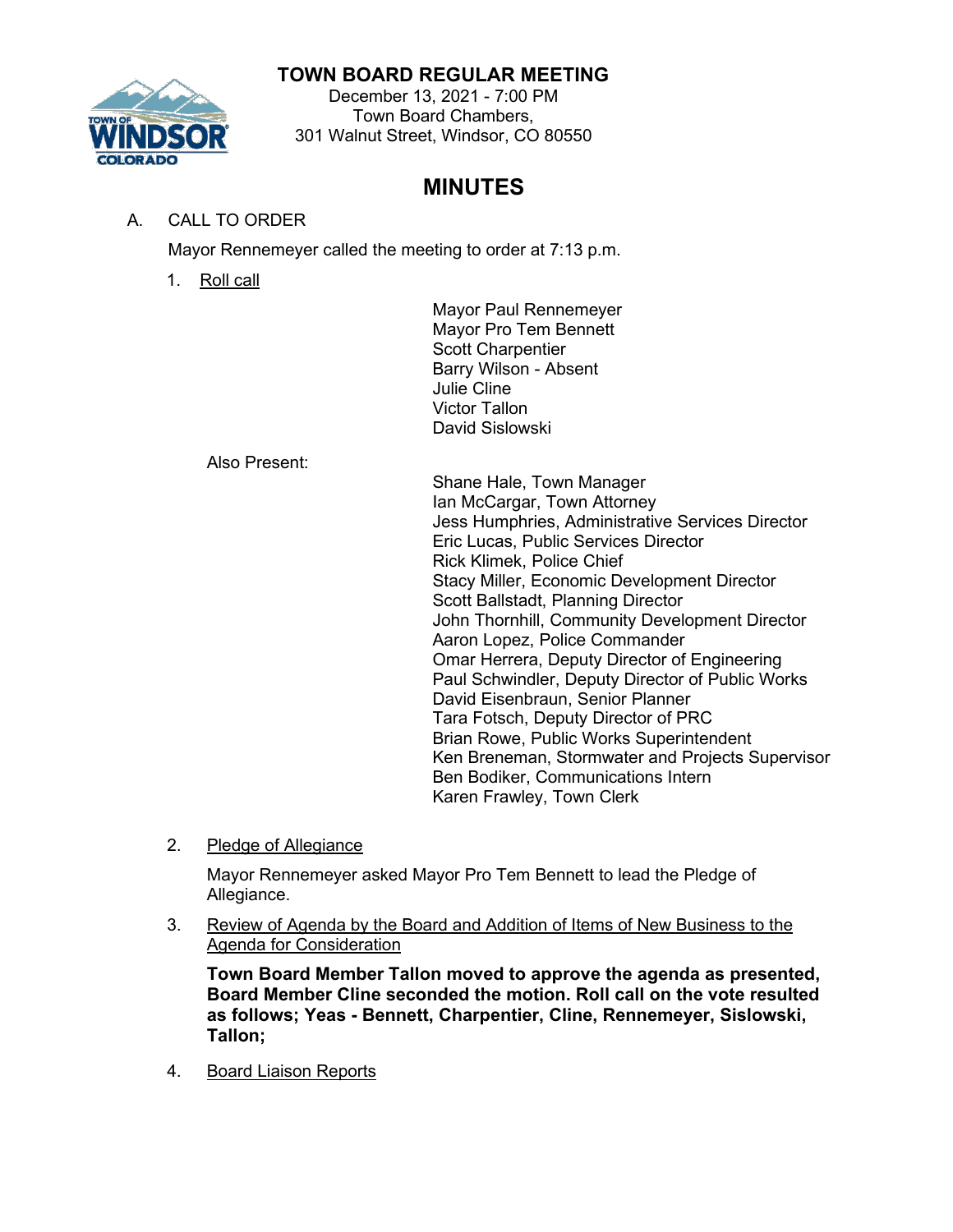• Town Board Member Charpentier - Chamber of Commerce, Clearview Library Board

Town Board Member Charpentier reported that there are no updates to provide at this time.

- Town Board Member Wilson Planning Commission, Larimer County Behavioral Health Policy Council
- Mayor Pro Tem Bennett Water and Sewer Board, 34, and I-25 Coalition's, Windsor Arts Commission

Mayor Pro Tem Bennett reported that he missed the 34 Coalition meeting so no update to provide at this time.

Mayor Pro Tem Bennett reported that the I-25 Coalition provided an update on projects and due to weather has made significant progress on many projects.

Mayor Pro Tem Bennett reported that the Water and Sewer Board canceled the December meeting. The Water and Sewer board reviewed the drought management plan and will see it again at their meeting in January.

Mayor Pro Tem Bennett reported that the Windsor Arts Commission will have their next meeting on December 21st and their bylaws will be on the agenda.

• Town Board Member Cline – Tree Board, Poudre River Trail Corridor Authority, Historic Preservation Commission

Town Board Member Cline reported that the Historic Preservation Commission met in a work session last week and is working on designing their plaque.

Town Board Member Cline reported that the Tree Board did not have a quorum so they did not meet in November. They are trying to decide if they will be able to meet in December since they usually meet the week of Christmas.

Town Board Member Cline reported that the Poudre River Trail Corridor Authority met on December 2nd. They reported that their year-to-date fundraising has raised over \$101,000 for the trail. The Authority is currently searching for a new executive director. The subcommittee met last Friday and is working on developing the marketing plan for next year. The Authority is also working on creating an endowment fund via a grant to help fund the endowment.

• Town Board Member Tallon - Parks, Recreation and Culture Advisory Board, Great Western Trail Authority

Town Board Member Tallon reported that he was unable to attend either board meeting, so there is no update to provide at this time.

• Town Board Member Sislowski - Windsor Housing Authority, Windsor Severance Fire District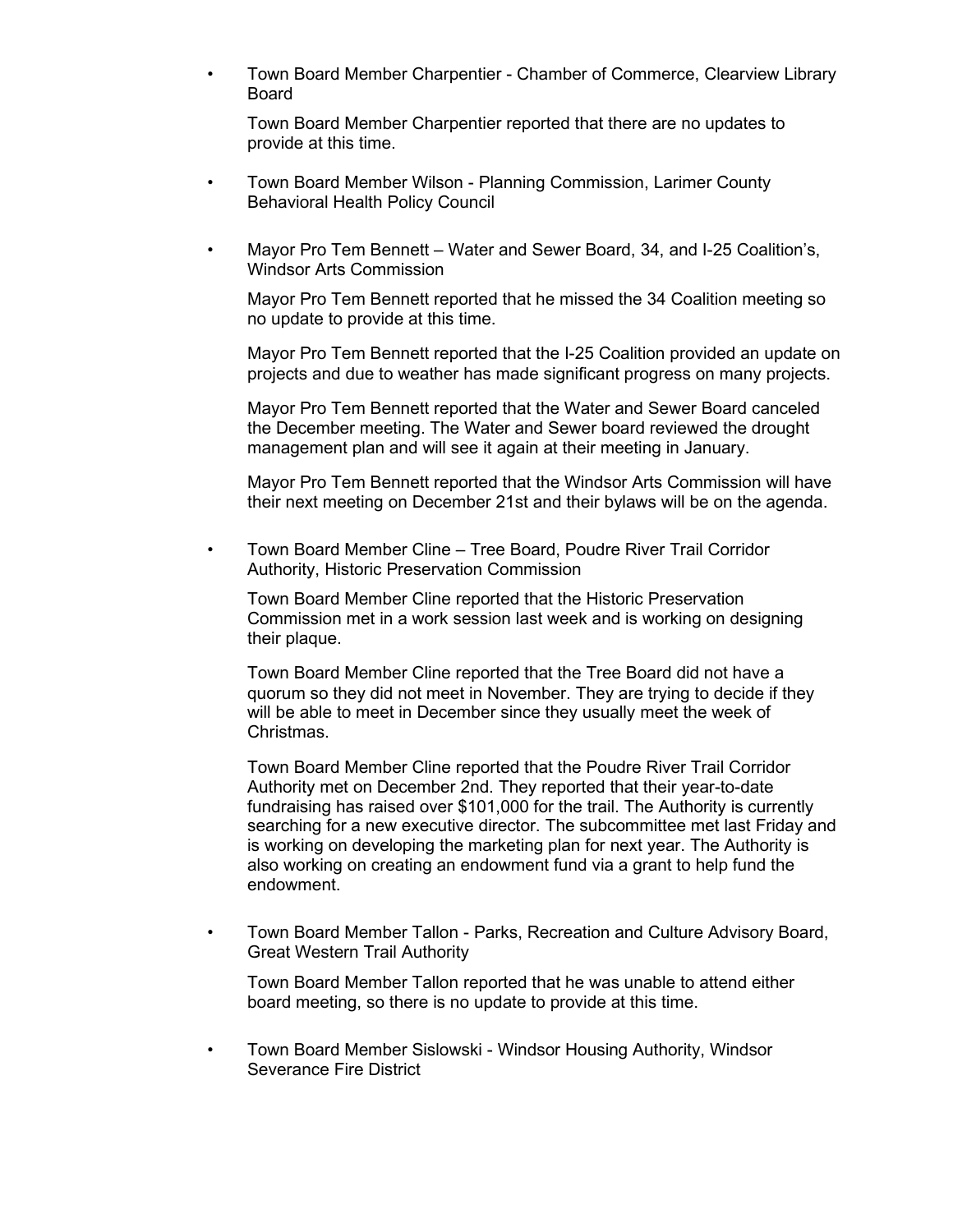Town Board Member Sislowski reported that the Housing Authority will meet next week and there is no update to provide at this time.

Town Board Member Sislowski reported that he missed the Fire District meeting so there are no updates to provide at this time.

• Mayor Rennemeyer - Downtown Development Authority, North Front Range MPO

Mayor Rennemeyer reported that there are no updates to provide for either board.

#### 5. Public Invited to be Heard

Mayor Rennemeyer opened the meeting up for public comment., to which there was none.

#### B. CONSENT CALENDAR

- 1. Minutes of the November 22, 2021 Town Board Regular Meeting K. Frawley, Town Clerk
- 2. Minutes of the December 6, 2021 Town Board Special Meeting K. Frawley, Town Clerk
- 3. Resolution No. 2021-94 A Resolution Designating a Public Place for the Posting of Notices Concerning Public Meetings - K. Frawley, Town Clerk
- 4. Resolution No. 2021-95 A Resolution Reappointing Kimberly A. Emil as Windsor Town Prosecutor Pursuant to the Town of Windsor Home Rule Charter - Ian D. McCargar, Town Attorney
- 5. Resolution No. 2021-96 A Resolution Approving the Vacation of Town-Owned Easement Rights in the Great Western Industrial Park Subdivision 12th Filing, and Authorizing the Town Manager to Execute a Quitclaim Deed Evidencing Same - Ian D. McCargar, Town Attorney
- 6. Resolution No. 2021-98 A Resolution Approving and Adopting the December 13, 2021 Intergovernmental Agreement Between the Town of Windsor and the Town of Severance with Respect to Recreational Programming and Facility Use - T. Fotsch, Deputy Director of Parks, Recreation and Culture
- 7. Report of Bills for November 2021 D. Moyer, Director of Finance
- 8. Resolution No. 2021-99 A Resolution of the Windsor Town Board Approving the Accessioning of Items to the Town of Windsor Museum Collection - T. Fotsch, Deputy Director of Parks, Recreation and Culture

**Town Board Member Sislowski moved to approve the consent calendar as presented, Town Board Member Tallon seconded the motion. Roll call on the vote resulted as follows; Yeas - Bennett, Charpentier, Cline, Rennemeyer, Sislowski, Tallon; Motion Passed.**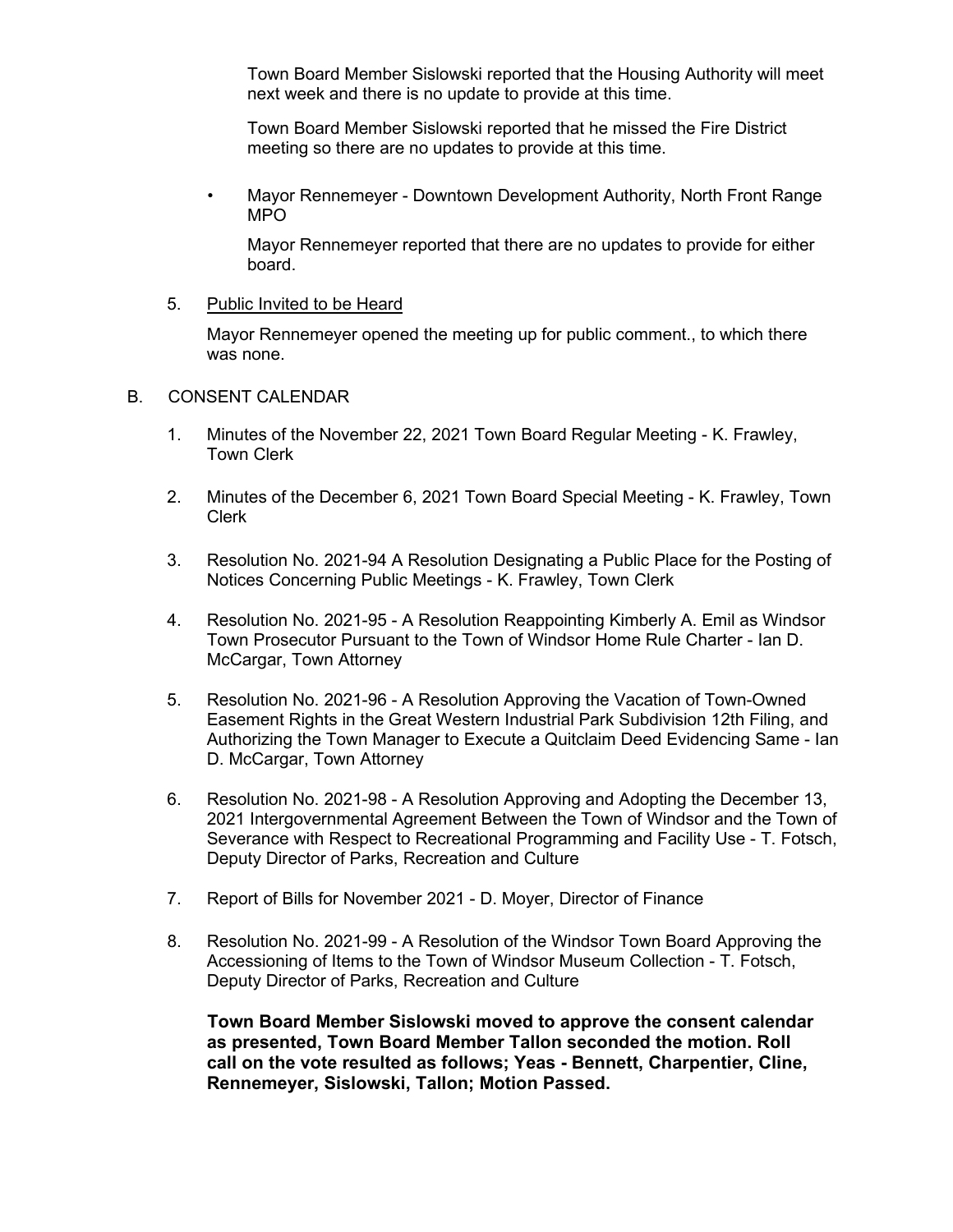- C. BOARD ACTION
	- 1. Resolution 2021-100 Recommendation of Approval Eastman Park Corridor Plan Building on the recently completed Windsor Transportation Master Plan, Future Legends

Sports Park Master Plan, and the growing Great Western Industrial Park (GWIP), the Town of Windsor realized the need for a comprehensive vision for the Eastman Park Drive corridor (corridor). With the introduction of the Future Legends Sports Park to this previously industrial-focused area, the corridor's character is and will continue to change over the coming years. To prepare for the coming changes, the Town of Windsor created a plan to guide the corridor's future.

Discussion ensued between Town Board, staff, and the consultant.

**Town Board Member Sislowski moved to approve Resolution No. 2021- 100, Mayor Pro Tem Bennett seconded the motion. Roll call on the vote resulted as follows; Yeas - Bennett, Charpentier, Cline, Rennemeyer, Sislowski, Tallon; Motion Passed.**

2. Resolution No. 2021-101 - A Resolution Approving the Second Amended and Restated Intergovernmental Agreement Between the Town of Windsor and the Windsor Downtown Development Authority Regarding Continued Town Support of the Windsor Downtown Development Authority

Starting in 2011, the Town and the Windsor Downtown Development Authority have operated under an intergovernmental agreement that includes terms relating to the Town's financial support for the Authority's efforts at downtown revitalization. The IGA before you this evening is the second extension of this intergovernmental relationship.

Discussion ensued between Town Board and staff.

### **Mayor Pro Tem Bennett moved to approve Resolution No. 2021-101, Board Member Cline seconded the motion. Roll call on the vote resulted as follows; Yeas - Bennett, Charpentier, Cline, Rennemeyer, Sislowski, Tallon; Motion Passed.**

3. Ordinance No. 2021-1635 - An Ordinance Granting a Franchise by the Town of Windsor to Public Service Company of Colorado for the Non-Exclusive Right to Provide, Sell, and Deliver Gas and Electricity to the Town and its Residents Through the Non-Exclusive Reasonable use of Town Streets, Public Utility Easements, and Other Town Property

This Ordinance gives effect to an updated renewal of the Town's electricity and natural gas franchise to Public Service Company of Colorado/Xcel Energy. The current franchise expired on October 26, 2021, and the attached Franchise Agreement will take effect seamlessly on October 27 upon final adoption. The Agreement is for a 20-year term.

Discussion ensued between Town Board and special counsel.

Mayor Rennemeyer opened the meeting up for public comment., to which there was none.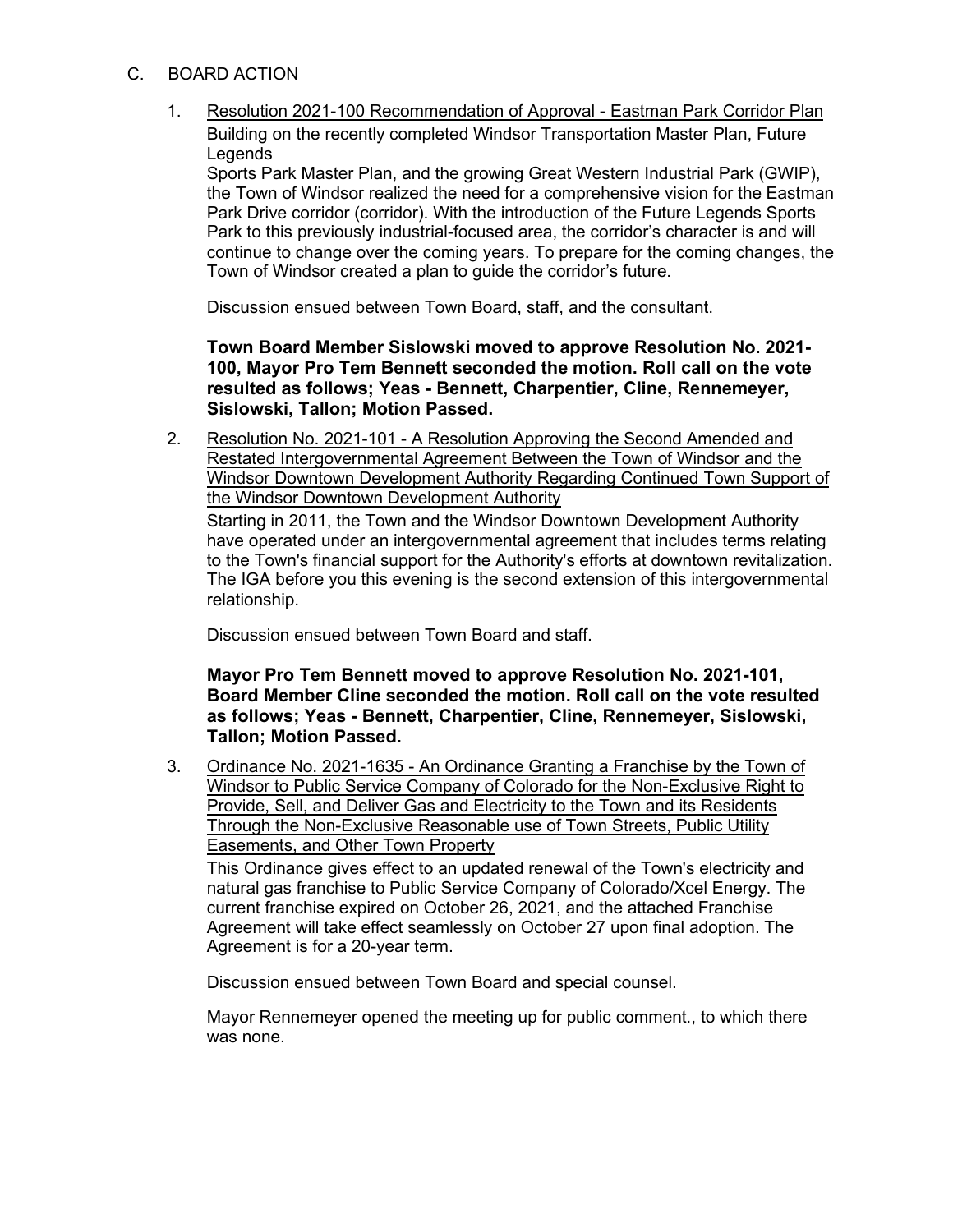**Town Board Member Sislowski moved to approve Ordinance No. 2021- 1635, Town Board Member Tallon seconded the motion. Roll call on the vote resulted as follows; Yeas - Bennett, Charpentier, Cline, Rennemeyer, Sislowski, Tallon; Motion Passed.**

4. Resolution No. 2021-102 - A Resolution Approving and Adopting a Memorandum of Understanding Dated October 25, 2021, Between the Town of Windsor and Public Service Company of Colorado with Respect to Certain Matters Affecting Use of Utility Underground Funds

This Resolution approves a stand-alone agreement with Xcel Energy that assures alleyway utility undergrounding will be eligible for the use of Undergrounding Funds under the Franchise Agreement. The funding will apply to the underground of utility facilities throughout the current boundaries of the DDA, and will extend into any territory added to the DDA boundaries in the future.

**Town Board Member Sislowski moved to approve Resolution No. 2021- 102, Mayor Pro Tem Bennett seconded the motion. Roll call on the vote resulted as follows; Yeas - Bennett, Charpentier, Cline, Rennemeyer, Sislowski, Tallon; Motion Passed.**

5. Resolution No. 2021-103 - A Resolution Approving the Incentive Agreement for Gotham Greens

Economic Development staff began meeting with representatives from Gotham Greens in October of 2020. Gotham Greens is a fresh food company farming with the future in mind. They build and operate sustainable greenhouses in cities across America. They grow a year-round supply of local produce to ensure fresh-tasting, nutritionally dense and longlasting food. Gotham Greens farms are unconventional, but they place a high value on commitment to taste, quality, community and sustainability.

Discussion ensued between Town Board and staff.

**Town Board Member Tallon moved to approve Resolution No. 2021-103, Town Board Member Sislowski seconded the motion. Roll call on the vote resulted as follows; Yeas - Bennett, Charpentier, Cline, Rennemeyer, Sislowski, Tallon; Motion Passed.**

## 6. Resolution 2021-104 - Initiating Annexation Proceedings for the Trevenna Annexation

The applicant Mr. John Donaldson, represented by Ms. Kristin Turner, has submitted a petition to annex approximately 78 acres to the Town of Windsor as Single Family Attached Residential (SF-2) zoned property. The property is located northeast of the intersection of 15th Street and Jacoby Road and is identified on the Comprehensive Plan Land Use map as Single-Family residential.

Discussion ensued between Town Board and staff.

**Town Board Member Tallon moved to approve Resolution No. 2021- 104, Board Member Cline seconded the motion. Roll call on the vote resulted as follows; Yeas - Bennett, Charpentier, Cline, Rennemeyer, Sislowski, Tallon;**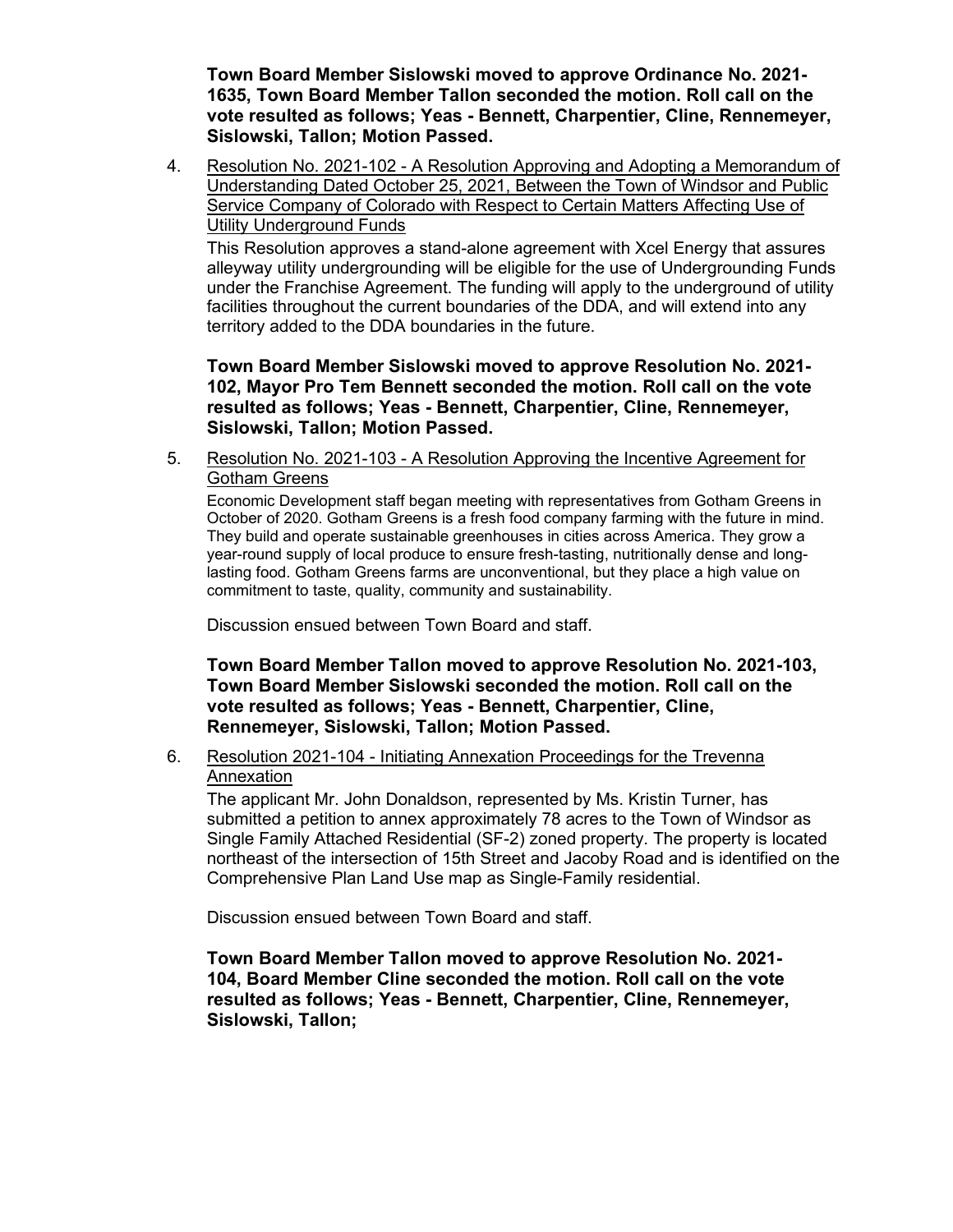7. Resolution No. 2021-97 A Resolution Approving a Mosquito Management Services Agreement Between the Town of Windsor and Vector Disease Control

The town has been working with Vector Disease Control who is the largest regional mosquito control company in Northern Colorado for the last 19 years. Vector Disease Control serves multiple organizations in the region, including municipalities, metropolitan districts, and homeowners associations. This regionally-integrated system of Mosquito Control assures a uniform approach to the protection of public health. Windsor's contract with Vector Disease Control assures compatibility within this existing integrated system. Our previous 3 year contract expires Dec 31, 2021 and staff is requesting to renew this contract.

Discussion ensued between Town Board and staff.

**Mayor Pro Tem Bennett moved to approve Resolution No. 2021-97, Board Member Cline seconded the motion. Roll call on the vote resulted as follows; Yeas - Bennett, Charpentier, Cline, Rennemeyer, Sislowski, Tallon; Motion Passed.**

8. Resolution No. 2021-105 Authorizing a Modification to the Downtown Corridor Plan with respect to Building Height in a Special Height Exception Area As was discussed with Planning Commission at the November 8, 2021 work session, the Downtown Corridor Plan was adopted in 1999 at a time when potential for vertical mixed-use projects was not anticipated. Since that time such vertical mixed-use projects with retail and commercial uses on the lower floors and residential uses on the upper levels have become a reality in neighboring communities. This mix of residential uses creates a residential population necessary to support businesses outside of typical daytime hours.

**Town Board Member Sislowski moved to postpone this Resolution indefinitely, Town Board Member Tallon seconded the motion. Roll call on the vote resulted as follows; Yeas - Bennett, Charpentier, Cline, Rennemeyer, Sislowski, Tallon; Motion Passed.**

9. Ordinance No. 2021-1641 - An Ordinance Fixing the Compensation of the Municipal Court Judge and Municipal Court Clerk for the Town of Windsor in Compliance With Sections 13-10-107 and 13-10-108, C.R.S., and Section 2-4-90 of the Windsor Municipal Code

The statutes governing qualified municipal courts of record require that the compensation of the Municipal Judge and Office of the Municipal Court Clerk be set by ordinance. This requirement has also been incorporated into the Town's Municipal Code. The Town Board has previously approved the 2022 Annual Budget, within which compensation for the Municipal Judge and Municipal Court Clerk's Office has been fixed. However, in order to comply with the requirements of state law and the Code, an Ordinance approving those appropriations is required.

**Board Member Cline moved to approve Ordinance No. 2021-1641, Mayor Pro Tem Bennett seconded the motion. Roll call on the vote resulted as follows; Yeas - Bennett, Charpentier, Cline, Rennemeyer, Sislowski, Tallon; Motion Passed.**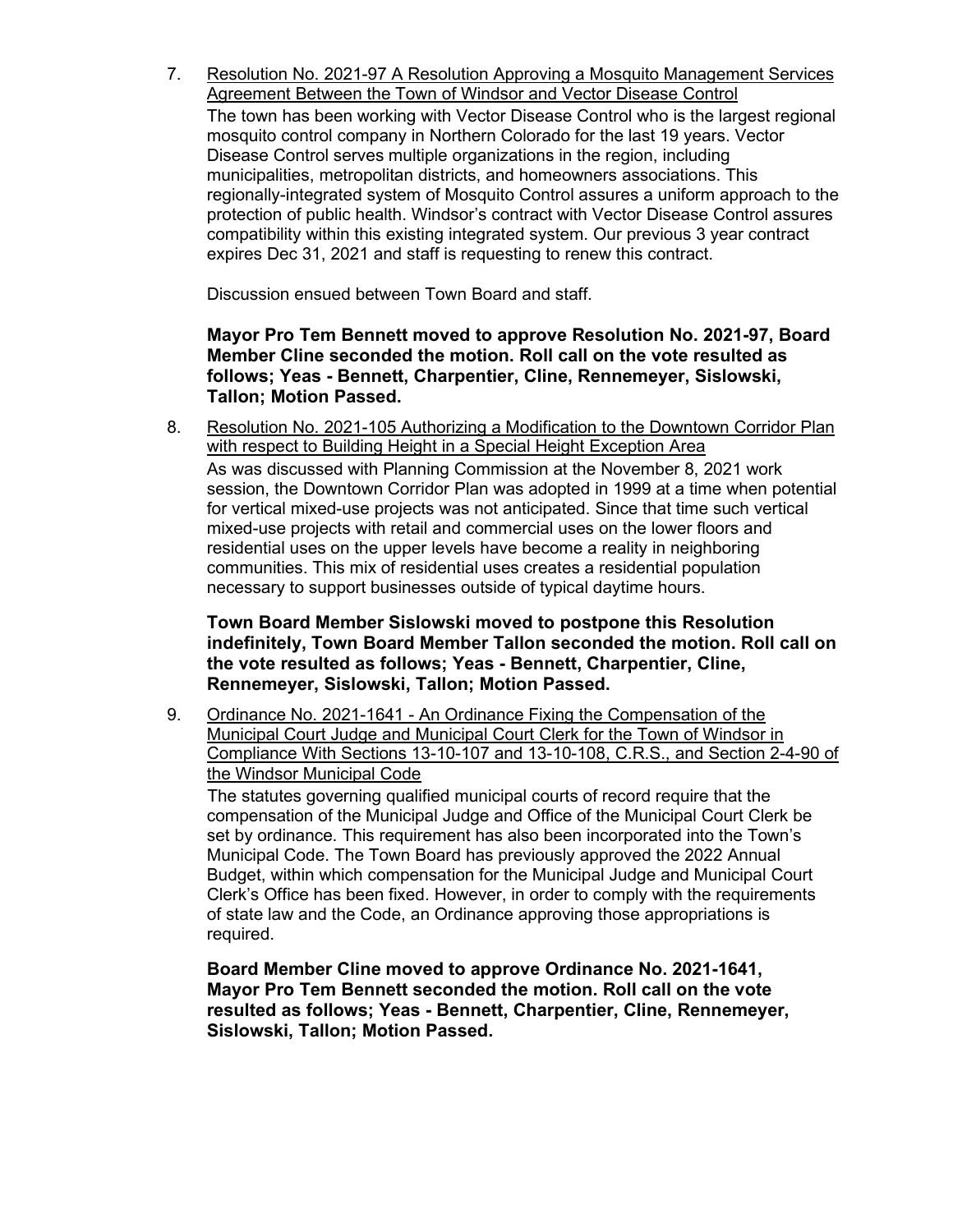10. Ordinance 2021-1637 - An Ordinance Vacating Portions of Town-Owned Right-Of-Way Within Lot 5 and Lot 6 of the Eagle Crossing Subdivision, Fourth Filing in the Town of Windsor, Colorado

Eagle Crossing Windsor LLC, owner of Lots 5 and 6 of Eagle Crossing Subdivision  $4<sup>th</sup>$  Filing has requested the Town vacate portions of Grandstand Drive right-of-way which abuts these properties. The width of the requested vacation varies but is generally 6' to 8' in width. The right-of-way for Grandstand Drive was originally dedicated with a width of 80', but the approved street design does not require the full 80' width. Therefore, the applicant has requested this extra width be vacated to help facilitate development of the properties.

Mayor Rennemeyer opened the meeting up for public comment., to which there was none.

**Town Board Member Sislowski moved to approve Ordinance No. 2021-1637, Town Board Member Tallon seconded the motion. Roll call on the vote resulted as follows; Yeas - Bennett, Charpentier, Cline, Rennemeyer, Sislowski, Tallon; Motion Passed.**

11. Ordinance No. 2021-1638 - An Ordinance Requiring the Filing of an Affidavit of Intent by Write-In Candidates in Accordance with Section 31-10-306, C.R.S., and, in Conjunction Therewith, Providing for the Cancellation of Municipal Elections Under Certain Circumstances in Accordance with Section 31-10-507, C.R.S.

In preparation for the upcoming Municipal election, Colorado Revised Statutes §31- 10-306 and 507 grants the Town Board to adopt an ordinance requiring an affidavit of intent for write-in candidates, as well as the ability to cancel the election if candidate races are unopposed and there are no ballot issues on the ballot.

Mayor Rennemeyer opened the meeting up for public comment., to which there was none.

**Mayor Pro Tem Bennett moved to approve Ordinance No. 2021-1638, Board Member Cline seconded the motion. Roll call on the vote resulted as follows; Yeas - Bennett, Charpentier, Cline, Rennemeyer, Sislowski, Tallon; Motion Passed.**

12. Ordinance 2021-1639 An Ordinance Revising the Daily Use and Volume Rates Imposed Upon Persons and Entities Leasing Hydrant Meters From the Town of **Windsor** 

The Town has in place a system for regulating the bulk sale of treated water through the leasing of water hydrant meters, which system is administered through the Town's Public Services Department. Ordinance No. 2012-1432 adopted on June 11, 2012, the Town revised its former volume rate for all treated water drawn from water hydrants owned by the Town's Water to be set at \$7.40 per thousand gallons of water, as measured by the Town-issued water hydrant meter.

Mayor Rennemeyer opened the meeting up for public comment., to which there was none.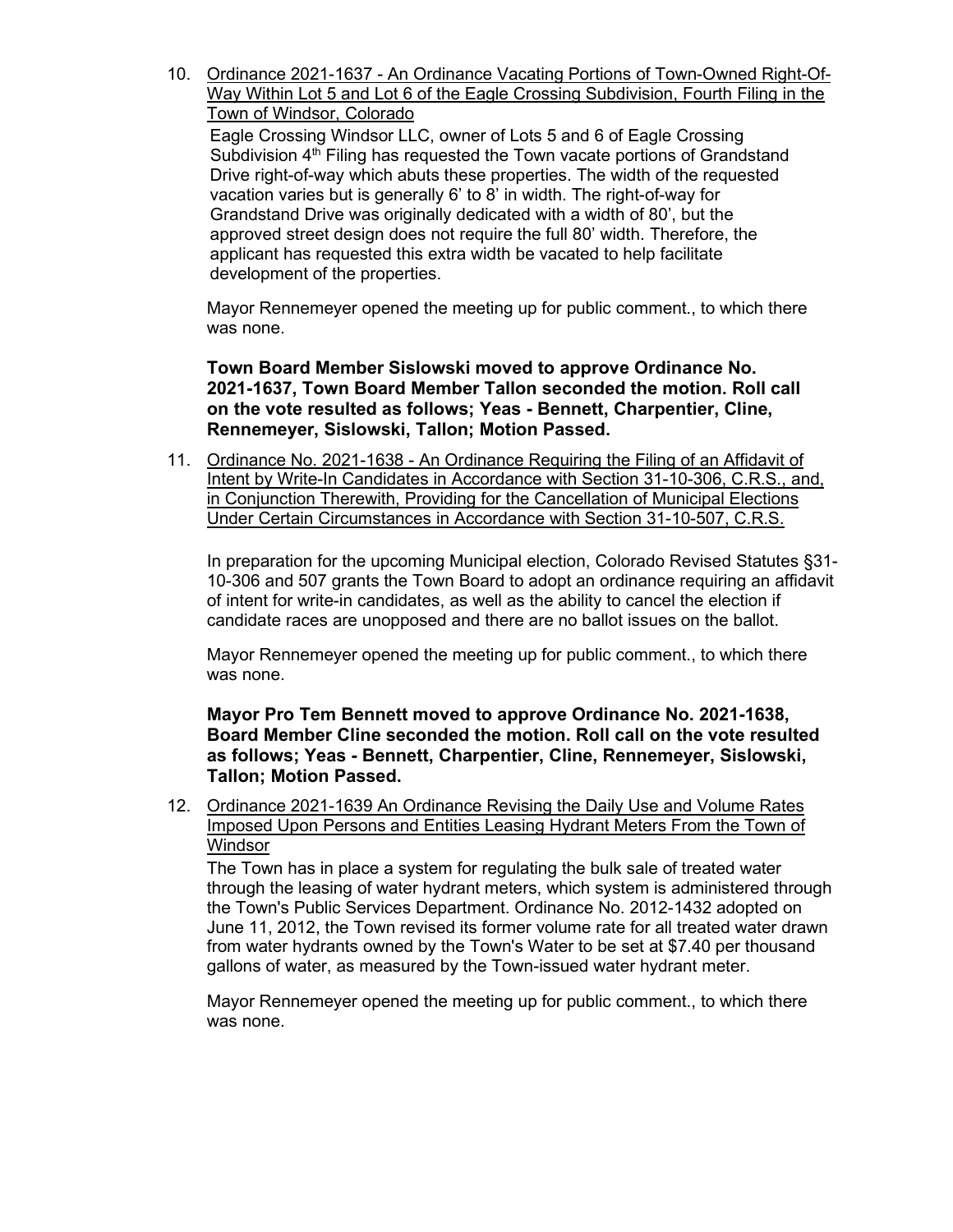**Town Board Member Tallon moved to approve Ordinance No. 2021-1639, Board Member Cline seconded the motion. Roll call on the vote resulted as follows; Yeas - Bennett, Charpentier, Cline, Rennemeyer, Tallon; Nays - Sislowski; Motion Passed.**

13. Ordinance 2021-1640 An Ordinance Repealing, Amending and Readopting Portions of Article III of Chapter 13 of the Windsor Municipal Code with Respect to Stormwater Basin Fees Imposed by the Town's Stormwater Drainage Utility Enterprise

The Storm Drainage Fund is by classification, a self-funding enterprise of the Town of Windsor. Revenues in general must be adequate to pay for both operating and capital expenditures.

Mayor Rennemeyer opened the meeting up for public comment., to which there was none.

**Mayor Pro Tem Bennett moved to approve Ordinance No. 2021-1640, Town Board Member Tallon seconded the motion. Roll call on the vote resulted as follows; Yeas - Bennett, Charpentier, Rennemeyer, Tallon; Nays - Cline, Sislowski; Motion Failed.**

# D. COMMUNICATIONS

- 1. Communications from Town Attorney
- 2. Communications from Town Staff

Per Mr. Lucas, a reminder about the Windsor Village playground ribboncutting ceremony at 11:00 tomorrow.

Per Chief Klimek, the Windsor PD is actively engaged with Weld Elves delivering gifts to families in need.

- a. Financial Report October 2021
- 3. Communications from Town Manager

Per Mr. Hale, staff met with representatives from North Weld Water as well as some of the surrounding cities on Friday and right now there is a moratorium with North Weld Water and right now there is no guarantee that it will be lifted next year. North Weld Water does believe that until they get their pipeline extended, that they are going to be really limited on the amount of water they can deliver. The next steps are to gather the demand needed for 2022 and deliver it to North Weld Water.

- a. Monthly Board Report
- 4. Communications from Town Board

Town Board Member Cline reported that the City of Greeley received the GoCo grant for the Shurview property development.

Mayor Rennemeyer invited fellow Board Members and the public to attend the final Coffee with the Mayor on Friday from 10:00 to 11:00 at the Community Recreation Center.